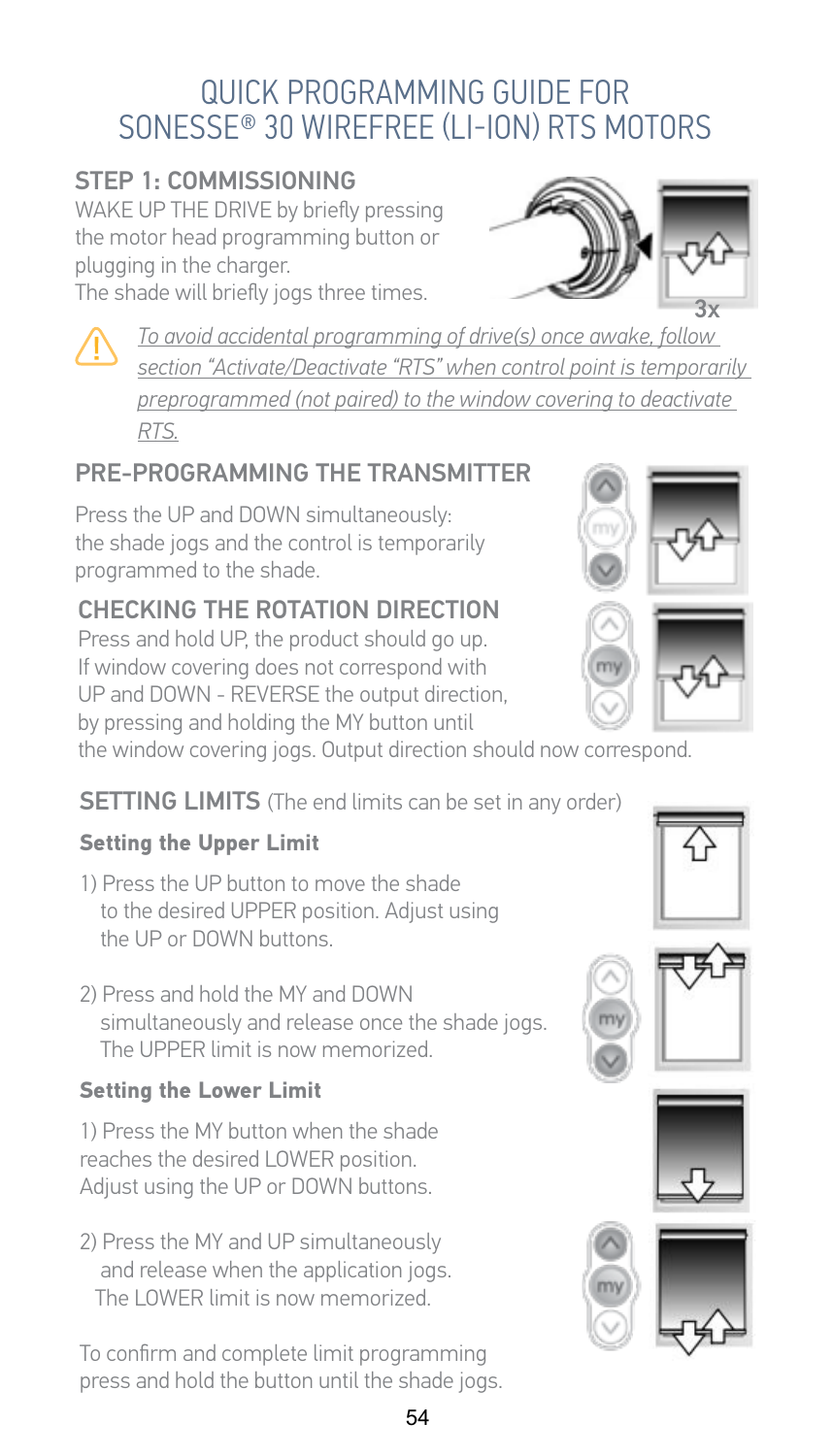### QUICK PROGRAMMING GUIDE FOR SONESSE® 30 WIREFREE (I I-ION) RTS MOTORS

#### PROGRAMMING COMPLETED:

Briefly press and hold the PROGRAMMING BUTTON on the back of the control. The window covering will jog to confirm pairing. The control is now in USER MODE. The window covering will operate by briefly pressing the UP. DOWN or MY buttons.



### DISABLING/ENABLING RTS in USER MODE





The following steps can only be performed in "User" mode.

1) Press and hold the programmed transmitter programming button or the motor head programming button until the shade jogs. Motor is in programming mode.

#### TO DEACTIVATE RTS:

a) Press the UP, MY and DOWN simultaneously until the shade jogs once.

#### TO ACTIVATE RTS:

b) Briefly press the motor head programming button, the shade jogs once.



# ADJUSTING THE LIMITS IN USER MODE

(STOP) Control must be programmed to the window treatment.

Green LED lights on for UPPER limit adjusting and blinks slowly for LOWER limit adjusting.

#### To change the UPPER Limit

- 1) Move the window covering to its current **UPPER limit**
- 2) Press and hold the UP and DOWN buttons simultaneously until the shade jogs. Adjust the shade to the new desired position.
- 3) To confirm the new position, press and hold the MY button until the window covering jogs.

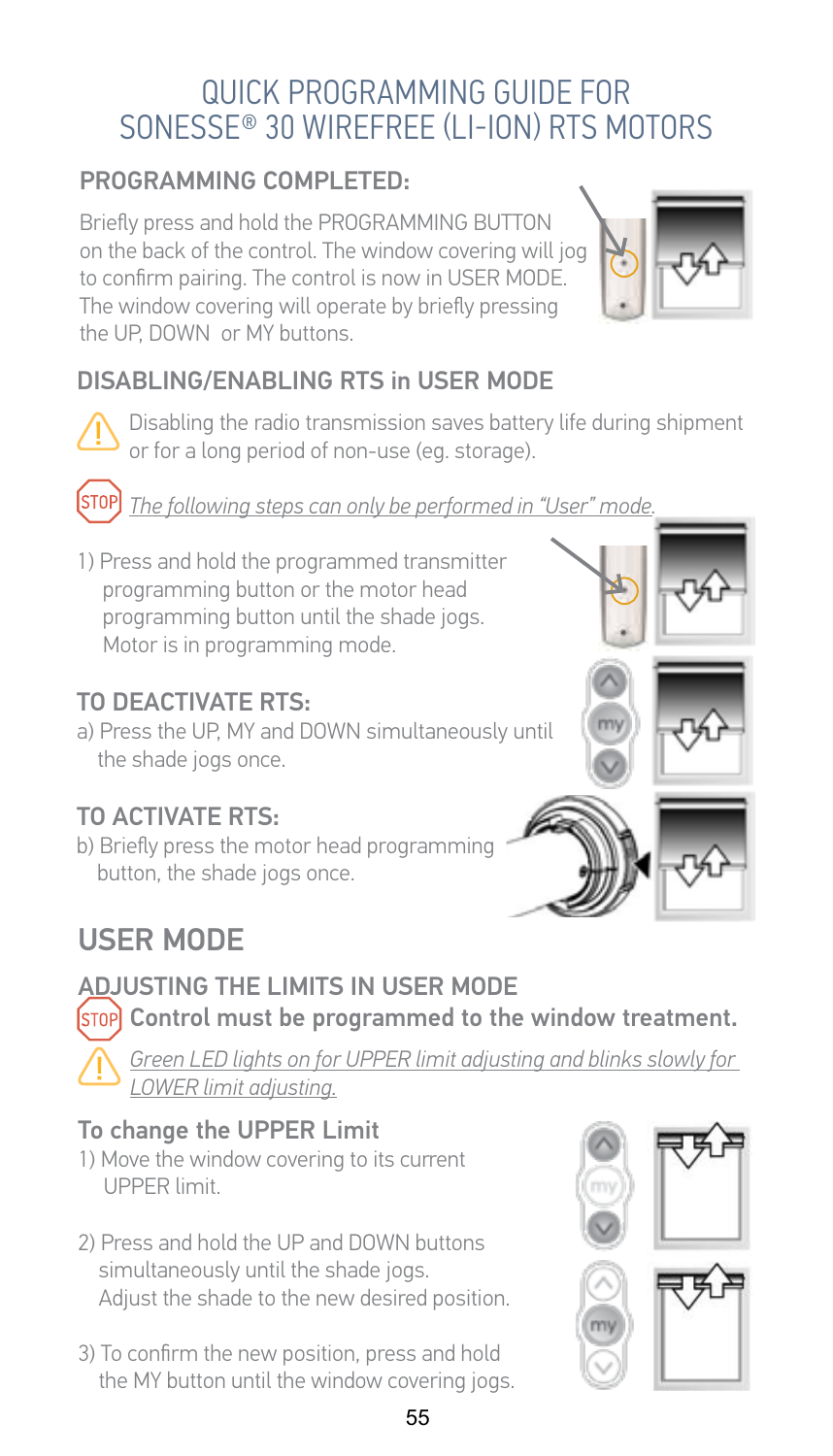### QUICK PROGRAMMING GUIDE FOR SONESSE<sup>®</sup> 30 WIREFREE (I I-ION) RTS MOTORS

#### To change the LOWER Limit

- 1) Move the window covering to its current LOWER Limit.
- 2) Press and hold the UP and DOWN buttons simultaneously until the shade jogs. Adjust the shade to the new desired position.
- 3) To confirm the new position, press and hold the MY button until the window covering jogs.



#### SETTING INTERMEDIATE PREFEERRED "MY" POSITION

- 1) Move the shade to the desired position and press MY button to stop the shade.
- 2) Press and hold the MY button until the shade jogs. Favorite (mv) position is set.
- 3) To set a NEW MY position, repeat steps 1 and 2.

#### Modifying the motor rotation direction

- 1) Move the shade away from the end limits.
- 2) Press and hold the UP and DOWN buttons simultaneously until the shade jogs.
- 3) Press the MY button until the shade jogs to reverse the rotation direction and verify. The motor rotation direction is reversed.

#### MODE SELECTION:

#### The Sonesse® 30 WireFree RTS is designed to work in 2 modes:

A) ROLLER MODE (default) Yellow LED light is solid or B) TILTING MODE Yellow LED blinks slowly





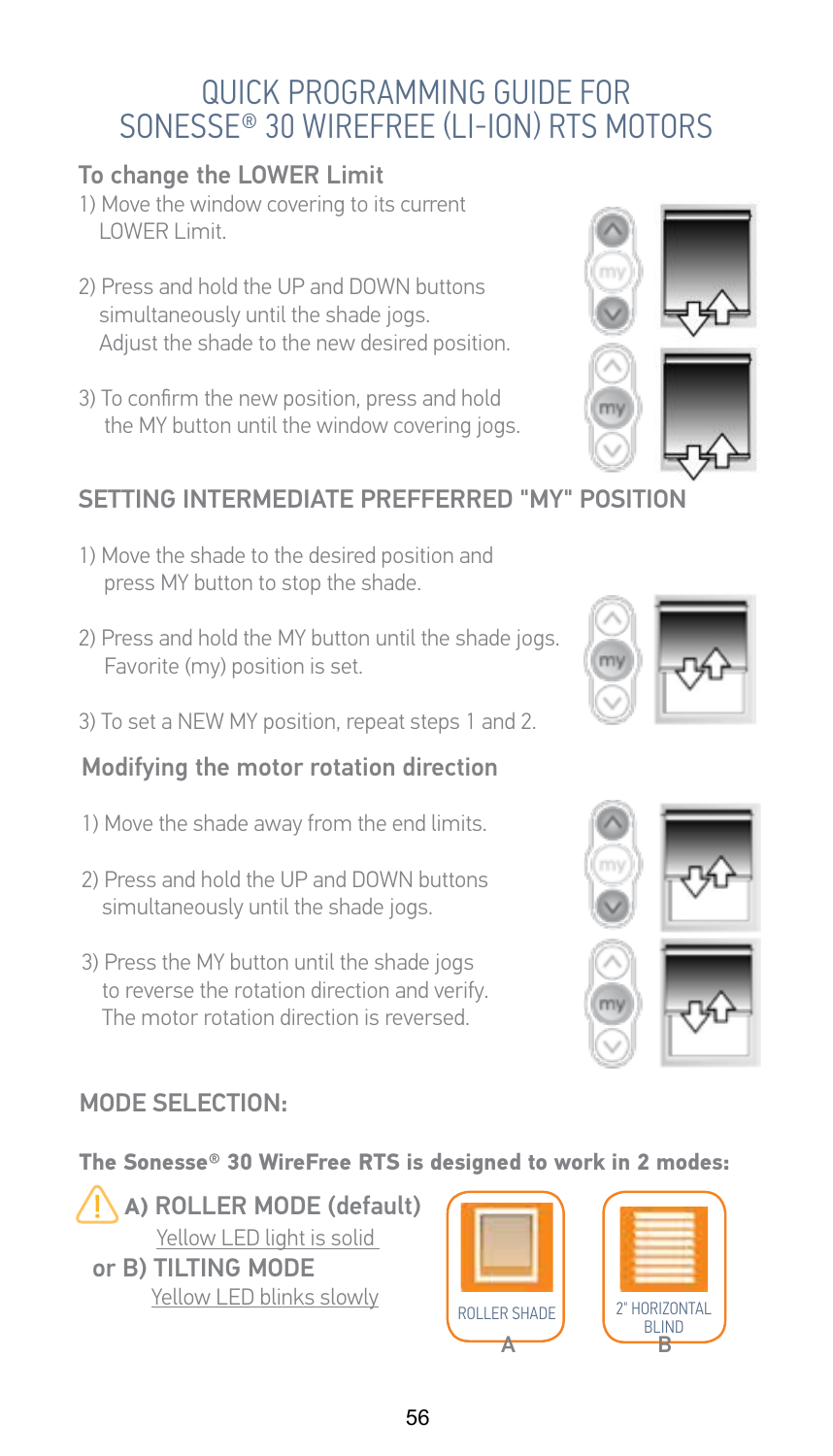### QUICK PROGRAMMING GUIDE FOR SONESSE<sup>®</sup> 30 WIREFREE (I I-ION) RTS MOTORS

#### **CHANGE TO TILTING MODE**

- 1) Move the shade away from the end limits.
- 2) Press and hold both UP and DOWN buttons until the shade jogs.
- 3) Press and hold the MY and DOWN buttons simultaneously until the shade jogs.

The motor is now in the Tilting mode.

### Modifying the wheel rotation direction

- 1) Move the shade from the end limits
- 2) Press and hold the UP and DOWN buttons simultaneously until the shade jogs.
- 3) Press the UP, MY and DOWN simultaneously, until the shade jogs. Wheel rotation is reversed.

## **ADJUSTING THE SPEED**

LED blinks alternately in areen and Yellow.

- 1) Move the shade away from the end limits. Press and hold the UP, MY and DOWN simultaneously, until the shade jogs. The shade will move UP and Down automatically in ten second cycles.
- 2) To increase the speed, press and hold the UP button until the shade jogs. Repeat as needed.



Maximum speed is achieved when the shade no longer responds to the press of the UP button.

3) To decrease the speed, press and hold DOWN until the shade jogs. Repeat as needed.



Minimum speed is achieved when the shade no longer responds to the press of the DOWN button.

4) To confirm the new speed, press and hold MY button until the shade jogs.

































57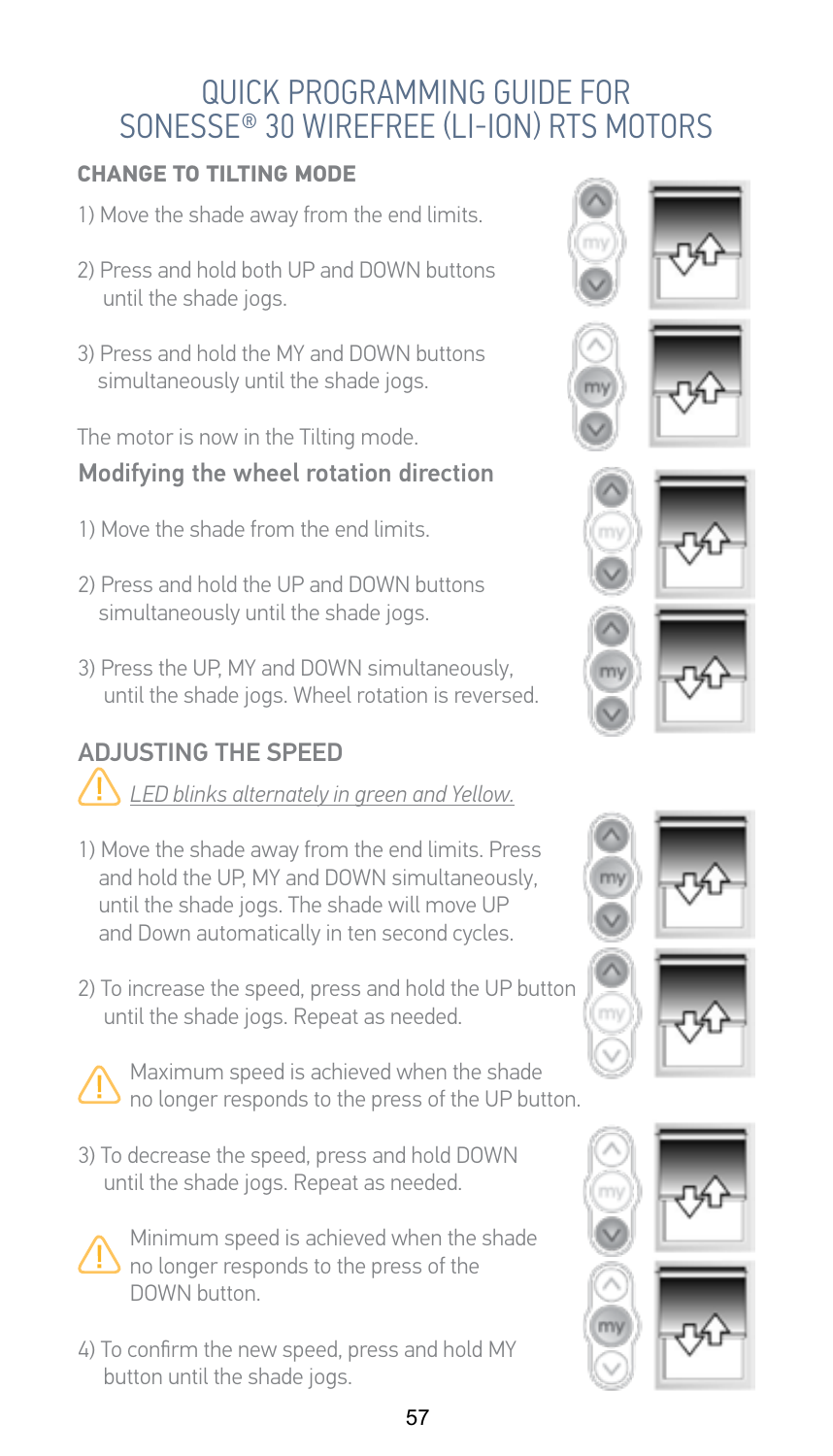### QUICK PROGRAMMING GUIDE FOR SONESSE<sup>®</sup> 30 WIREEREE (I I-ION) RTS MOTORS

#### Erasing control points (transmitters) from memory

To delete all the programmed transmitters, press and hold the motor head programming button until the shade jogs twice. All programmed transmitters are deleted.

#### Erasing the memory of the motor (factory default)

To reset the motor, press and hold the motor head programming button until the shade jogs 3 times. All the settings are erased.

#### **Enabling Sleep Mode**

STOP

The driven product must be programmed.

This feature temporarily prevents the motor from responding to any previously programmed transmitter commands.

- 1) Press and hold the motor head programming button until the shade jogs.
- 2) Briefly press the motor head programming button, the shade jogs twice.

"Sleep Mode" is activated.

#### **Disabling Sleep Mode**

3) Press the motor head programming button. The shade jogs and the transmitter commands are enabled